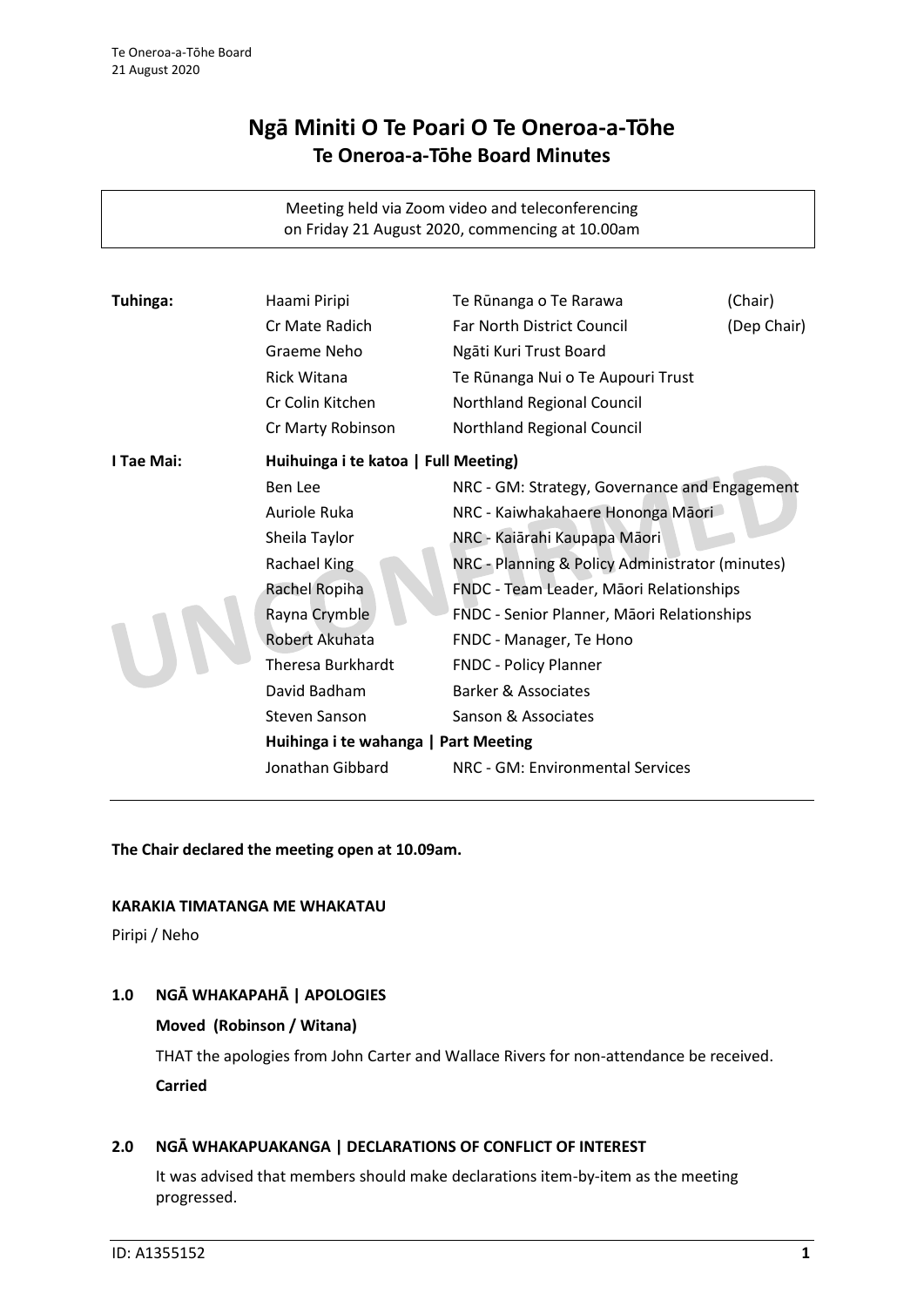## **3.0 WHAKĀE NGĀ MINITI | CONFIRMATION OF MINUTES**

## **3.1 Confirmation of Minutes**

## **ID: A1335949**

## **Report from Rachael King, Planning & Policy / Māori Relationships Administrator**

#### **Moved (Robinson / Kitchen)**

THAT the minutes of the Te Oneroa-a-Tōhe Board meeting held on 22 June 2020, be confirmed as a true and correct record.

**Carried**

## **4.0 NGĀ RIMITI | ITEMS**

# **4.1 Adoption of the Draft Beach Management Plan for Consultation ID: A1348297**

**Report from Sheila Taylor, Kaiārahi Kaupapa Māori**

#### **Moved (Neho / Robinson)**

- 1. THAT the report 'Adoption of the Draft Beach Management Plan for Consultation' by Sheila Taylor, Kaiārahi Kaupapa Māori and dated 4 August 2020, be received.
- 2. THAT the Te Oneroa-a-Tōhe Beach Management Plan and Supporting Evaluation Document be approved for notification, subject to any minor amendments approved by Ben Lee (Group Manager – Strategy, Governance and Engagement, Northland Regional Council) prior to notification including:
	- a. Consistency of Referencing
	- b. Karakia insertion
	- c. New Desired Outcome inserted
	- d. Glossary inserted
	- e. Acknowledgements updated
- 3. THAT Te Oneroa-a-Tōhe Board approves Graeme Neho and Haami Piripi to provide the Te Reo Māori translation for all written public engagement material in relation to public consultation on the draft beach management plan.
- 4. THAT the Iwi members of Te Oneroa-a-Tōhe Beach Board approve for notification, subject to any minor amendments approved by Ben Lee (Group Manager – Strategy, Governance and Engagement, Northland Regional Council) prior to notification the:
	- a. Draft Site A Reserve Management Plan; and
	- b. Draft Site B Reserve Management Plan; and
	- c. Draft Site C Reserve Management Plan; and
	- d. Draft Site D Reserve Management Plan.

#### **Carried**

*10.42am – Mate Radich left the meeting*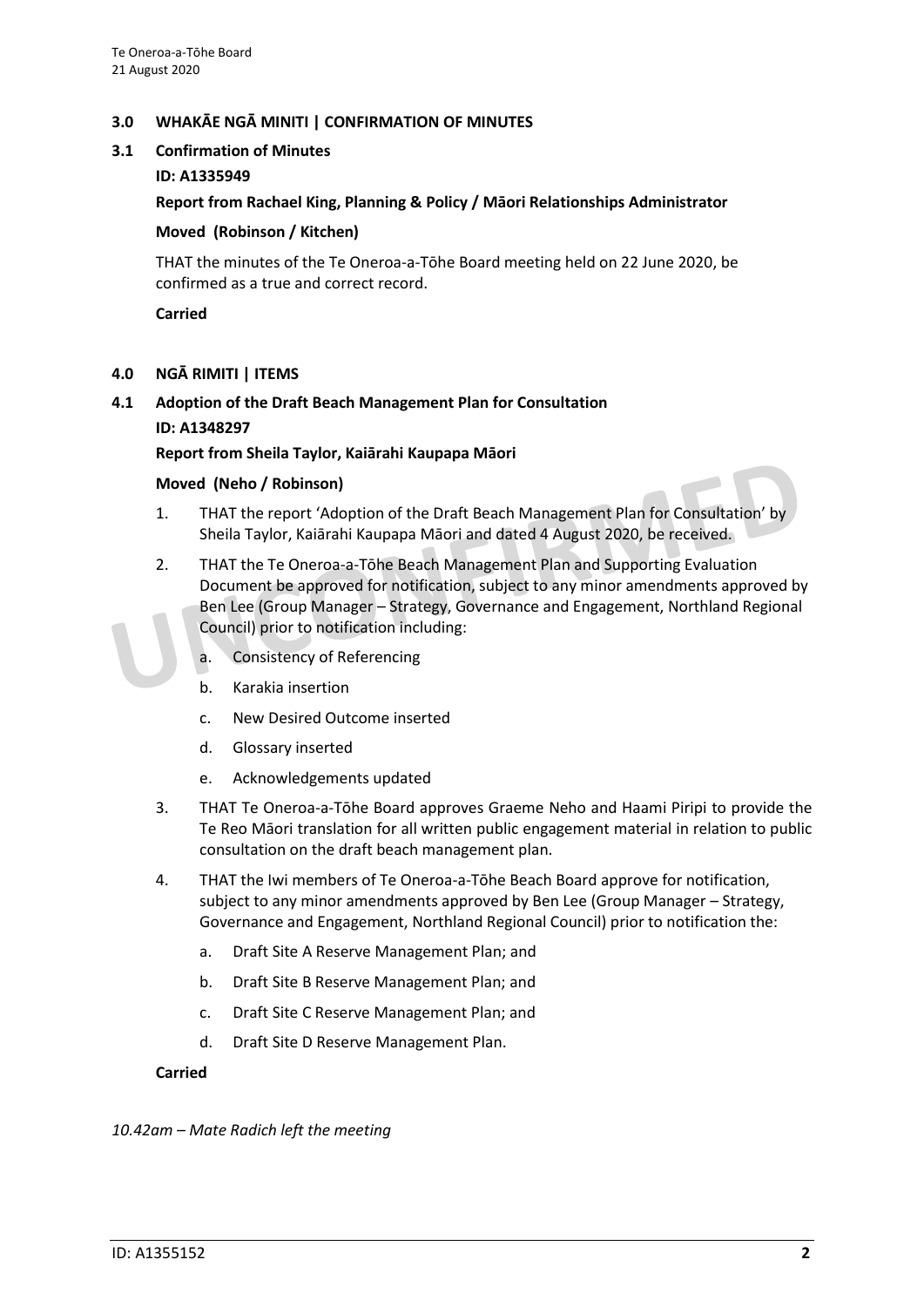## **4.2 Draft Beach Management Plan: consultation plan**

#### **ID: A1348300**

#### **Report from Sheila Taylor, Kaiārahi Kaupapa Māori**

#### **Moved (Witana / Kitchen)**

- 1. THAT the report 'Draft Beach Management Plan: consultation plan' by Sheila Taylor, Kaiārahi Kaupapa Māori and dated 4 August 2020, be received.
- 2. THAT Te Oneroa-a-Tōhe Board approves the consultation plan for the Draft Beach Management Plan, as outlined in the attached Consultation Plan;
- 3. THAT Te Oneroa-a-Tōhe Board approves up to \$26,900 (excluding GST) being made available for the engagement and provision of goods and services, for the purposes of consulting with the public on the draft Beach Management Plan, as outlined in the attached Consultation Plan.
- 4. THAT Te Oneroa-a-Tōhe Board approves:
	- a. The draft content of the consultation pamphlet (attached);
	- b. The draft feedback form (attached);
	- c. The production of a consultation pamphlet; and
	- d. The production of a consultation poster.
- 5. THAT Te Oneroa-a-Tōhe Board delegates to Ben Lee, Group Manager Strategy, Governance and Engagement of the Northland Regional Council, on behalf of Te Oneroaa-Tōhe Board, the authority to decide the successful contracted services for providing the goods or services as outlined in the attached Consultation Plan and that the procurement process be subject to the Northland Regional Council procurement policy.
- 6. THAT Te Oneroa-a-Tōhe Board approves Graeme Neho and Haami Piripi to provide the Te Reo Māori translation for all written public engagement material in relation to public consultation on the draft beach management plan.
- 7. THAT Te Oneroa-a-Tōhe Board delegates to the Chair of Te Oneroa-a-Tōhe Board the approval of any minor changes to the consultation documents, **including timeframes and deliverables**. The delegation does not include amending the funding available for consultation outlined in the consultation plan.
- 8. THAT Te Oneroa-a-Tōhe Board delegates to the Chair of Te Oneroa-a-Tōhe Board the authority to approve written or scripted public engagement material for the consultation on the draft beach management plan, including media releases, website and the consultation documents.
- 9. THAT Te Oneroa-a-Tōhe Board delegates to:
	- a. the Chair of Te Oneroa-a-Tōhe Board the role of designated spokesperson on behalf of Te Oneroa-a-Tōhe Board throughout the consultation period of the draft beach management plan; and
	- b. Ben Lee, Group Manager Strategy, Governance and Engagement of the Northland Regional Council, the role of designated spokesperson on behalf of Te Oneroa-a-Tōhe Board in relation to any draft Beach Management Plan technical matter for the duration of the consultation period on the draft beach management plan.
- 10. THAT Te Oneroa-a-Tōhe Board delegates authority to approve expenditure, in accordance with Board Resolutions 3 approved by the Board to Ben Lee, Group Manager – Strategy, Governance and Engagement of the Northland Regional Council.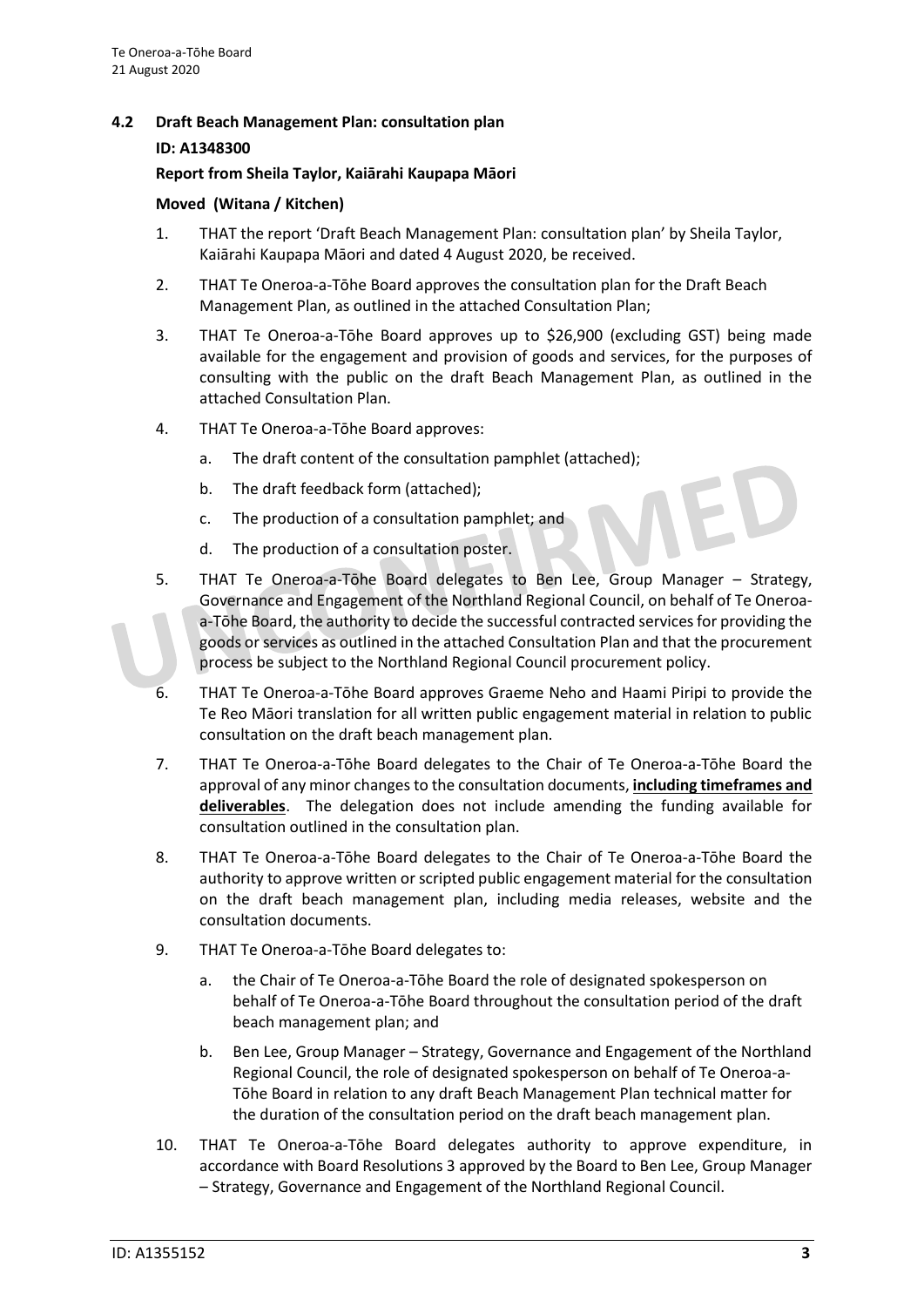11. THAT Te Oneroa-a-Tōhe Board delegates to the Chair the authority to defer or cancel any public engagement in response to any real or perceived threat of COVID-19 to public safety.

## **Carried**

## **4.3 Financial Report**

## **ID: A1335951**

## **Report from Rachael King, Planning & Policy / Māori Relationships Administrator**

## **Moved (Neho / Robinson)**

THAT the 'Financial Report' by Rachael King, Planning & Policy / Māori Relationships Administrator and dated 10 August 2020, be received.

## **Carried**

## **4.4 Level Contract Variation Request**

## **ID: A1352525**

## **Report from Sheila Taylor, Kaiārahi Kaupapa Māori**

## **Moved (Robinson / Neho)**

- 1. THAT the report 'Level Contract Variation Request' by Sheila Taylor, Kaiārahi Kaupapa Māori and dated 14 August 2020, be received.
- 2. THAT Te Oneroa-a-Tōhe Board approve an additional \$3,500 (excluding GST) of budget be assigned to the production of the design work for Te Oneroa A Tōhe Board - Beach Management Plan and associated documents.

#### **Carried**

# **4.5 Approval of Ongoing Costs for Website Hosting ID: A1351925**

# **Report from Rachael King, Planning & Policy/Maori Relationships Administrator**

# **Moved (Witana / Kitchen)**

- 1. THAT the report 'Approval of Ongoing Costs for Website Hosting' by Rachael King, Planning & Policy / Māori Relationships Administrator and dated 13 August 2020, be received.
- 2. THAT Te Oneroa-a-Tōhe Board approve the ongoing website hosting costs of \$420 + GST per year.
- 3. THAT Te Oneroa-a-Tōhe Board approve invoices for website hosting being sent directly to Northland Regional Council, as administrators of the Board's accounts, for payment.

#### **Carried**

# **4.6 Endorsement to remediate dune damage north of Waipapakauri ramp ID: A1348365**

#### **Report from Sheila Taylor, Kaiārahi Kaupapa Māori**

# **Moved (Robinson / Witana)**

1. THAT the report 'Endorsement to remediate dune damage north of Waipapakauri ramp' by Sheila Taylor, Kaiārahi Kaupapa Māori and dated 4 August 2020, be received.

#### **Carried**